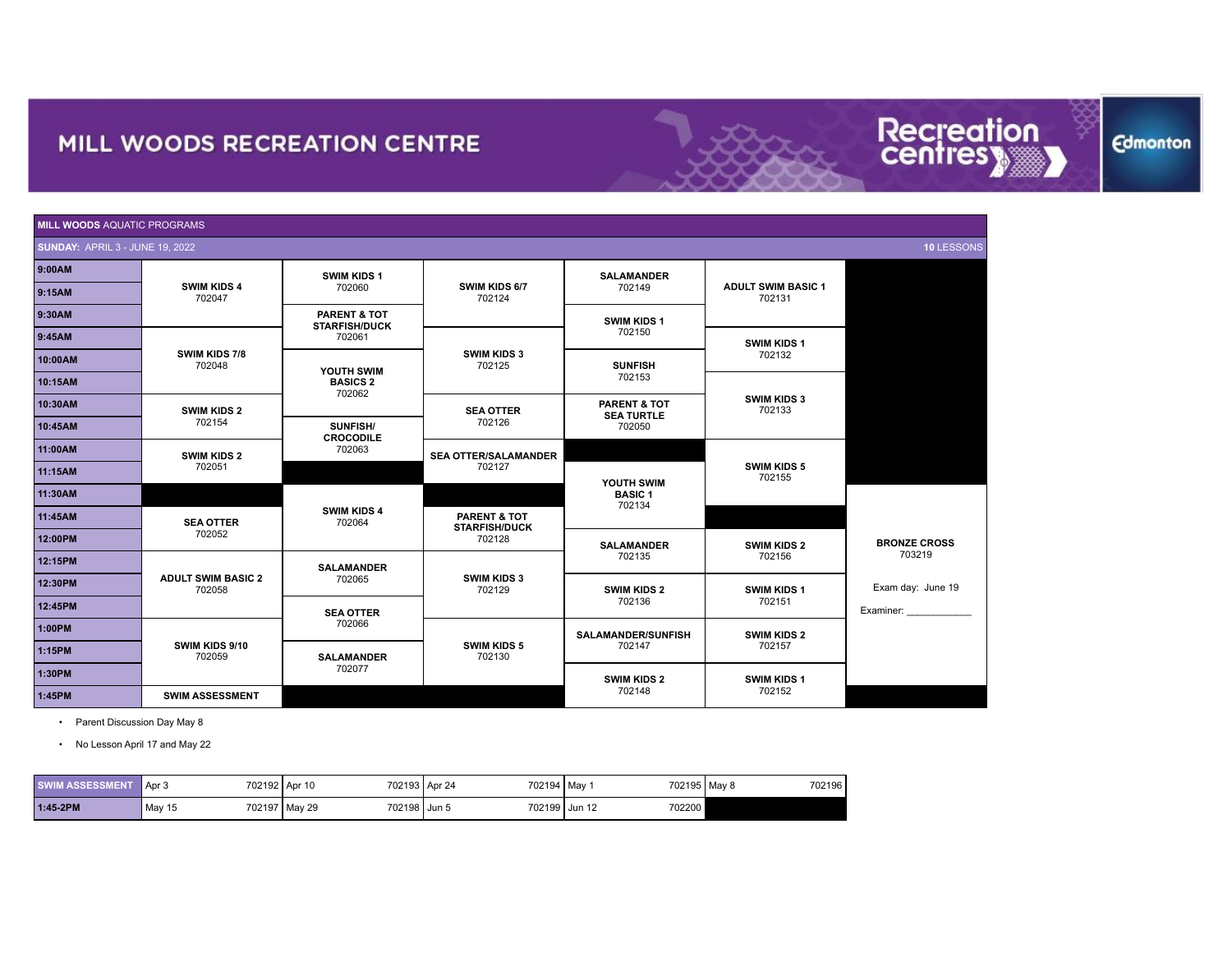|                                       | <b>MILL WOODS AQUATIC PROGRAMS</b>              |                    |                                     |                              |                              |                                        |  |  |
|---------------------------------------|-------------------------------------------------|--------------------|-------------------------------------|------------------------------|------------------------------|----------------------------------------|--|--|
| <b>MONDAY: APRIL 4 - JUNE 20,2022</b> |                                                 |                    |                                     |                              |                              | 10 LESSONS                             |  |  |
| 4:00PM                                |                                                 |                    |                                     | <b>SWIM KIDS 1</b>           |                              | <b>SEA OTTER/</b><br><b>SALAMANDER</b> |  |  |
| 4:15PM                                |                                                 |                    |                                     | 702178                       | <b>SWIM KIDS 3</b><br>702187 | 702191                                 |  |  |
| 4:30PM                                | <b>SWIM KIDS 2</b>                              |                    | <b>SALAMANDER</b>                   | <b>SEA OTTER</b>             |                              |                                        |  |  |
| 4:45PM                                | 702175                                          | <b>SWIM KIDS 1</b> | 702166                              | 702183                       |                              | <b>SWIM KIDS 7/8</b><br>702188         |  |  |
| 5:00PM                                | <b>SALAMANDER</b>                               | 702179             |                                     | <b>SALAMANDER</b>            |                              |                                        |  |  |
| 5:15PM                                | 702158                                          | <b>SWIM KIDS 2</b> | <b>SWIM KIDS 5</b><br>702180        | 702167                       | <b>SWIM KIDS 3</b><br>702176 | <b>SWIM KIDS 1</b>                     |  |  |
| 5:30PM                                | <b>SEA OTTER</b>                                | 702171             |                                     | <b>SWIM KIDS 4</b><br>702185 |                              | 702172                                 |  |  |
| 5:45PM                                | 702159                                          | <b>SALAMANDER</b>  | SWIM KIDS 6/7<br>702182             |                              | <b>SEA OTTER</b>             | <b>SUNFISH</b>                         |  |  |
| 6:00PM                                | <b>SWIM KIDS 1</b>                              | 702165             |                                     |                              | 702184                       | 702189                                 |  |  |
| 6:15PM                                | 702160                                          | <b>SWIM KIDS 2</b> |                                     | YOUTH SWIM                   |                              |                                        |  |  |
| 6:30PM                                | <b>PARENT &amp; TOT</b><br><b>STARFISH/DUCK</b> | 702169             | <b>SWIM KIDS 2</b>                  | <b>BASIC 1/2</b><br>702186   | <b>SWIM KIDS 5</b><br>702181 | SWIM KIDS 9/10<br>702190               |  |  |
| 6:45PM                                | 702161                                          | <b>SWIM KIDS 1</b> | 702170                              |                              |                              |                                        |  |  |
| 7:00PM                                |                                                 | 702177             |                                     |                              |                              |                                        |  |  |
| 7:15PM                                | <b>ADULT SWIM BASIC 1</b><br>702162             |                    | <b>ADULT SWIM BASIC 1</b><br>702174 |                              |                              |                                        |  |  |
| 7:30PM                                |                                                 |                    |                                     |                              |                              |                                        |  |  |

Recreation<br>centresy

**Edmonton** 

• No Lesson April 18 and May 23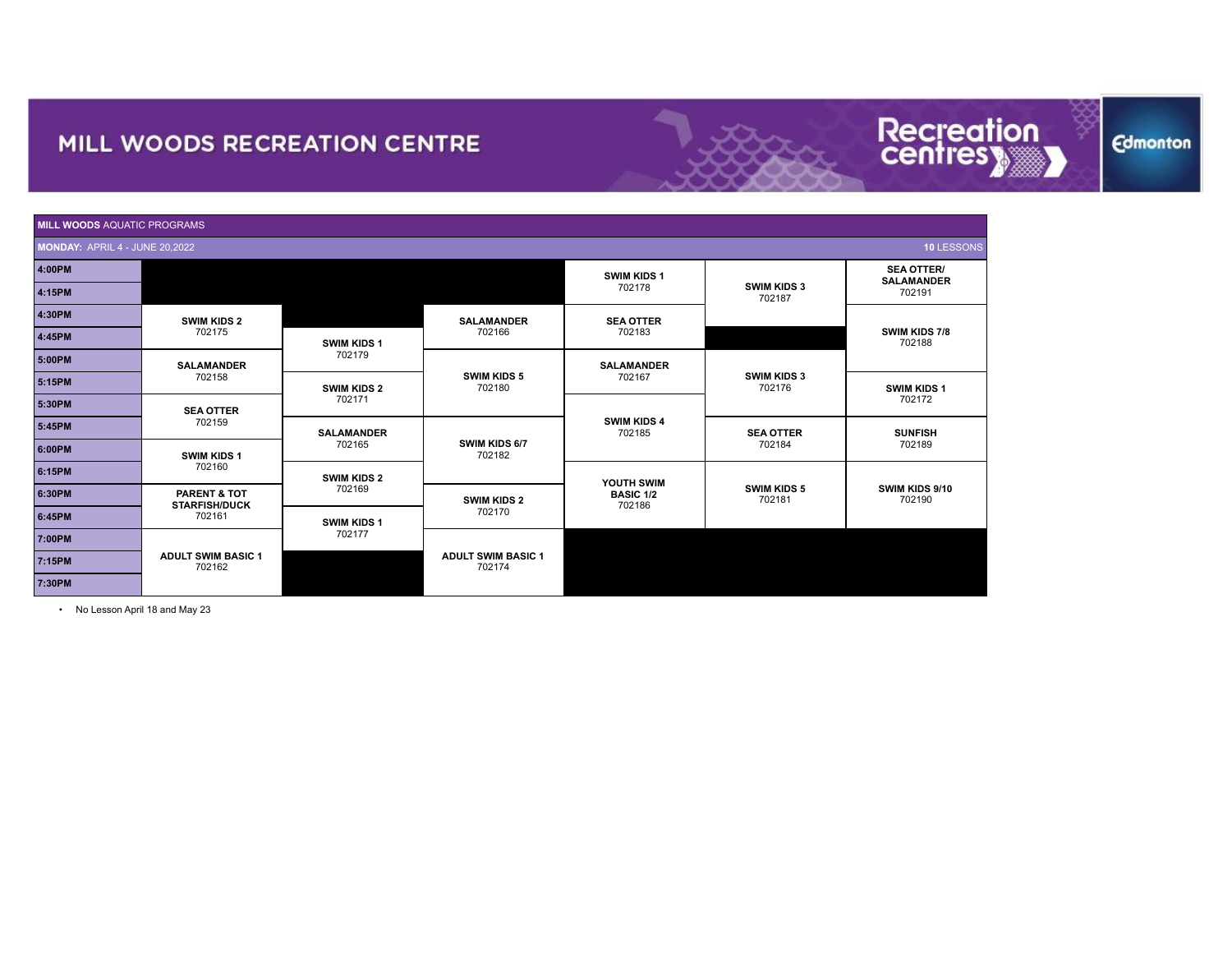| <b>MILL WOODS AQUATIC PROGRAMS</b>  |                                     |                                        |                                     |                                              |                              |                                                             |                         |
|-------------------------------------|-------------------------------------|----------------------------------------|-------------------------------------|----------------------------------------------|------------------------------|-------------------------------------------------------------|-------------------------|
| WEDNESDAY: APRIL 13 - JUNE 15, 2022 |                                     |                                        |                                     |                                              |                              |                                                             | 10 LESSONS              |
| 4:00PM                              |                                     |                                        |                                     |                                              |                              | <b>SALAMANDER</b>                                           |                         |
| 4:15PM                              |                                     |                                        | <b>SWIM KIDS 1</b>                  | <b>SWIM KIDS 3</b><br>702241                 | <b>SWIM KIDS 5</b><br>702250 | 702253                                                      |                         |
| 4:30PM                              |                                     |                                        | 702242                              |                                              |                              |                                                             |                         |
| 4:45PM                              |                                     | <b>SWIM KIDS 1</b>                     |                                     |                                              |                              | SWIM KIDS 6/7<br>702254                                     |                         |
| 5:00PM                              | <b>SUNFISH</b>                      | 702243                                 | <b>SWIM KIDS 4</b><br>702224        | SWIM KIDS 9/10<br>702251                     | <b>SWIM KIDS 2</b>           |                                                             |                         |
| 5:15PM                              | 702236                              | <b>SWIM KIDS 2</b>                     |                                     |                                              | 702214                       | <b>SWIM KIDS 1</b><br>702588<br><b>SALAMANDER</b><br>702246 |                         |
| 5:30PM                              | <b>SWIM KIDS 4</b><br>702223        | 702217                                 | <b>SALAMANDER</b><br>702247         | <b>SEA OTTER</b><br>702237                   | <b>SWIM KIDS 1</b><br>702245 |                                                             |                         |
| 5:45PM                              |                                     |                                        |                                     |                                              |                              |                                                             | <b>JUNIOR LIFEGUARD</b> |
| 6:00PM                              |                                     | SWIM KIDS 7/8<br>702255                | <b>SWIM KIDS 2</b>                  | <b>SALAMANDER</b>                            | <b>SEA OTTER</b>             |                                                             | 702379                  |
| 6:15PM                              | <b>SWIM KIDS 2</b>                  |                                        | 702215                              | 702211                                       | 702252                       |                                                             |                         |
| 6:30PM                              | 702212                              | <b>SEA OTTER/</b><br><b>SALAMANDER</b> | <b>SUNFISH/</b><br><b>CROCODILE</b> | <b>PARENT &amp; TOT</b><br><b>SEA TURTLE</b> | <b>SWIM KIDS 2</b>           | YOUTH STROKES<br>702249                                     |                         |
| 6:45PM                              | <b>SWIM ASSESSMENT</b>              | 702256                                 | 702248                              | 702239                                       | 702216                       |                                                             |                         |
| 7:00PM                              |                                     |                                        |                                     |                                              |                              |                                                             |                         |
| 7:15PM                              | <b>ADULT SWIM BASIC 1</b><br>702213 | <b>ADULT SWIM BASIC 2</b><br>702240    |                                     |                                              |                              |                                                             |                         |
| 7:30PM                              |                                     |                                        |                                     |                                              |                              |                                                             |                         |

• Parent Discussion Day May 11

| <b>SWIM ASSESSN</b> | 702201<br>$\blacksquare$ Apr 10 | Apr 20                  | 702202 Apr 27       | 702203 May 4 | 702204   May 11<br>702205 |
|---------------------|---------------------------------|-------------------------|---------------------|--------------|---------------------------|
| 6:45-7PM            | May 18                          | 702207<br>702206 May 25 | 702208 Jun 8<br>Jun | 702209       |                           |

**Edmonton** 

Recreation<br>centres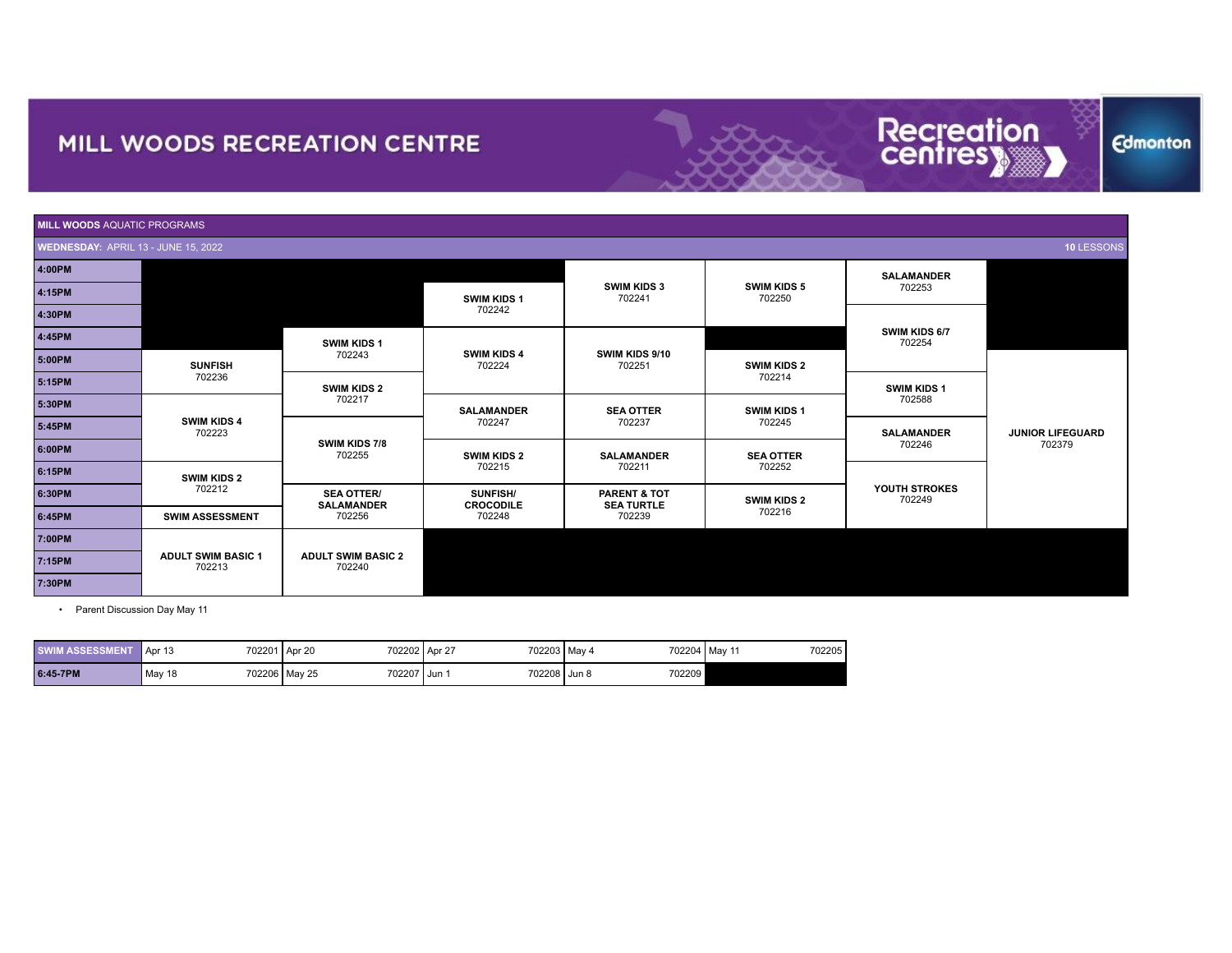

**Edmonton** 

| <b>MILL WOODS AQUATIC PROGRAMS</b>                  |                              |                              |                                     |                                                           |                              |                                        |  |
|-----------------------------------------------------|------------------------------|------------------------------|-------------------------------------|-----------------------------------------------------------|------------------------------|----------------------------------------|--|
| 10 LESSONS<br>TUESDAY & THURSDAY: APRIL 12 - MAY 12 |                              |                              |                                     |                                                           |                              |                                        |  |
| 4:00PM                                              |                              |                              |                                     |                                                           |                              | YOUTH SWIM                             |  |
| 4:15PM                                              |                              |                              |                                     |                                                           | <b>SWIM KIDS 3</b><br>702281 | <b>BASIC1</b><br>702284                |  |
| 4:30PM                                              |                              |                              |                                     | <b>SWIM KIDS 7/8</b><br>702277                            |                              |                                        |  |
| 4:45PM                                              |                              |                              | <b>SWIM KIDS 1</b>                  |                                                           | <b>SWIM KIDS 2</b>           |                                        |  |
| 5:00PM                                              | <b>SUNFISH</b><br>702257     | <b>SWIM KIDS 3</b><br>702262 | 702264                              | <b>SALAMANDER</b>                                         | 702270                       | <b>SWIM KIDS 4</b><br>702285           |  |
| 5:15PM                                              |                              |                              | <b>SWIM KIDS 2</b>                  | 702278                                                    | SWIM KIDS 6/7<br>702283      |                                        |  |
| 5:30PM                                              | <b>SALAMANDER</b>            |                              | 702268                              | <b>PARENT &amp; TOT</b><br><b>STARFISH/DUCK</b><br>702279 |                              | <b>SEA OTTER</b><br>702275             |  |
| 5:45PM                                              | 702258                       | <b>SALAMANDER</b>            |                                     |                                                           |                              |                                        |  |
| 6:00PM                                              | <b>SWIM KIDS 1</b><br>702259 | 702261                       | <b>SWIM KIDS 5</b><br>702272        | <b>SWIM KIDS 2</b>                                        | <b>SALAMANDER</b>            | <b>SEA OTTER/</b><br><b>SALAMANDER</b> |  |
| 6:15PM                                              |                              |                              |                                     | 702269                                                    | 702282                       | 702286                                 |  |
| 6:30PM                                              | <b>SWIM KIDS 2</b>           | SWIM KIDS 9/10<br>702263     | <b>SUNFISH/</b><br><b>CROCODILE</b> | <b>SEA OTTER</b>                                          | <b>SWIM KIDS 1</b>           | SWIM KIDS 1                            |  |
| 6:45PM                                              | 702260                       |                              | 702273                              | 702280                                                    | 702266                       | 702267                                 |  |

• Parent Discussion Day April 26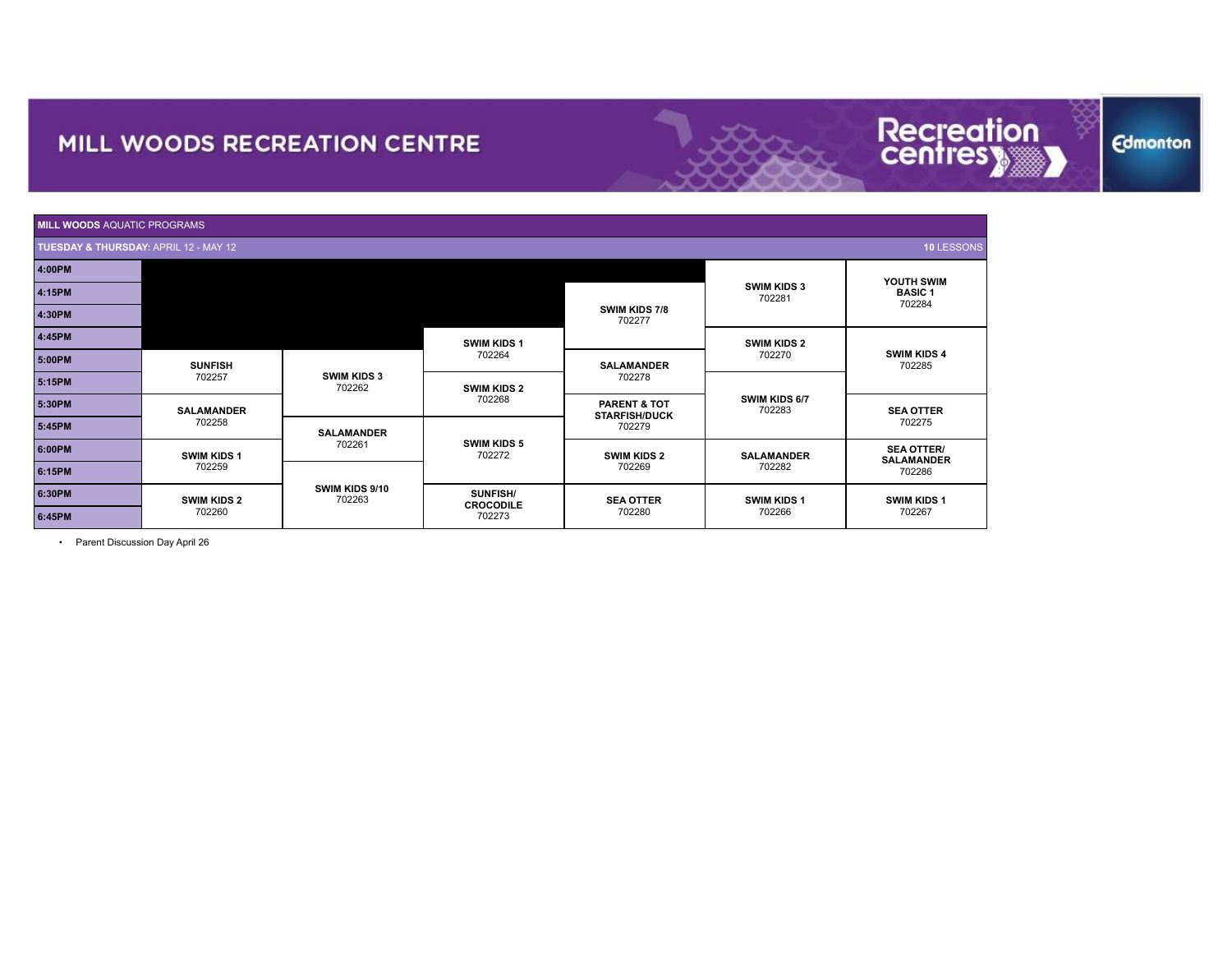

| <b>MILL WOODS AQUATIC PROGRAMS</b>   |                    |                               |                                        |                                                                                        |                              |                                |                              |  |
|--------------------------------------|--------------------|-------------------------------|----------------------------------------|----------------------------------------------------------------------------------------|------------------------------|--------------------------------|------------------------------|--|
| TUESDAY & THURSDAY: MAY 17 - JUNE 16 |                    |                               |                                        |                                                                                        |                              |                                | 10 LESSONS                   |  |
| 4:00PM                               |                    |                               |                                        |                                                                                        | YOUTH SWIM                   |                                |                              |  |
| 4:15PM                               |                    |                               |                                        |                                                                                        | <b>BASIC 2</b>               | SWIM KIDS 6/7<br>702314        | <b>SWIM KIDS 1</b>           |  |
| 4:30PM                               |                    |                               | <b>SWIM KIDS 3</b><br>702310           |                                                                                        | 702312                       |                                | 704367                       |  |
| 4:45PM                               |                    | SALAMANDER/<br><b>SUNFISH</b> | <b>SWIM KIDS 2</b><br>702302           |                                                                                        | <b>SWIM KIDS 4</b><br>702308 | <b>SWIM KIDS 7/8</b><br>702315 | <b>SWIM KIDS 5</b><br>704363 |  |
| 5:00PM                               | <b>SWIM KIDS 2</b> | 702292                        |                                        | <b>SALAMANDER</b>                                                                      |                              |                                |                              |  |
| 5:15PM                               | 702288             |                               | <b>SEA OTTER/</b><br><b>SALAMANDER</b> | 702295                                                                                 |                              |                                |                              |  |
| 5:30PM                               | <b>SALAMANDER</b>  | <b>SWIM KIDS 5</b><br>702309  | 702293                                 | <b>PARENT &amp; TOT</b><br><b>SWIM KIDS 1</b><br><b>SEA TURTLE</b><br>702298<br>702311 |                              | SWIM KIDS 9/10<br>702316       | <b>SWIM KIDS 2</b><br>704368 |  |
| 5:45PM                               | 702289             |                               | <b>SUNFISH/</b><br><b>CROCODILE</b>    |                                                                                        |                              |                                |                              |  |
| 6:00PM                               | <b>SWIM KIDS 1</b> | <b>SWIM KIDS 1</b>            | 702306                                 | <b>SWIM KIDS 2</b>                                                                     | <b>SEA OTTER</b>             |                                |                              |  |
| 6:15PM                               | 702290             | 702297                        | <b>SWIM KIDS 4</b><br>702307           | 702303                                                                                 | 702313                       | <b>SWIM KIDS 1</b><br>702300   | <b>SWIM KIDS 4</b><br>704369 |  |
| 6:30PM                               | <b>SALAMANDER</b>  | <b>SEA OTTER</b>              |                                        | <b>SWIM KIDS 1</b>                                                                     | <b>SWIM KIDS 2</b><br>702305 |                                |                              |  |
| 6:45PM                               | 702291             | 702301                        |                                        | 702299                                                                                 |                              |                                |                              |  |

• Parent Discussion Day May 31

**Edmonton**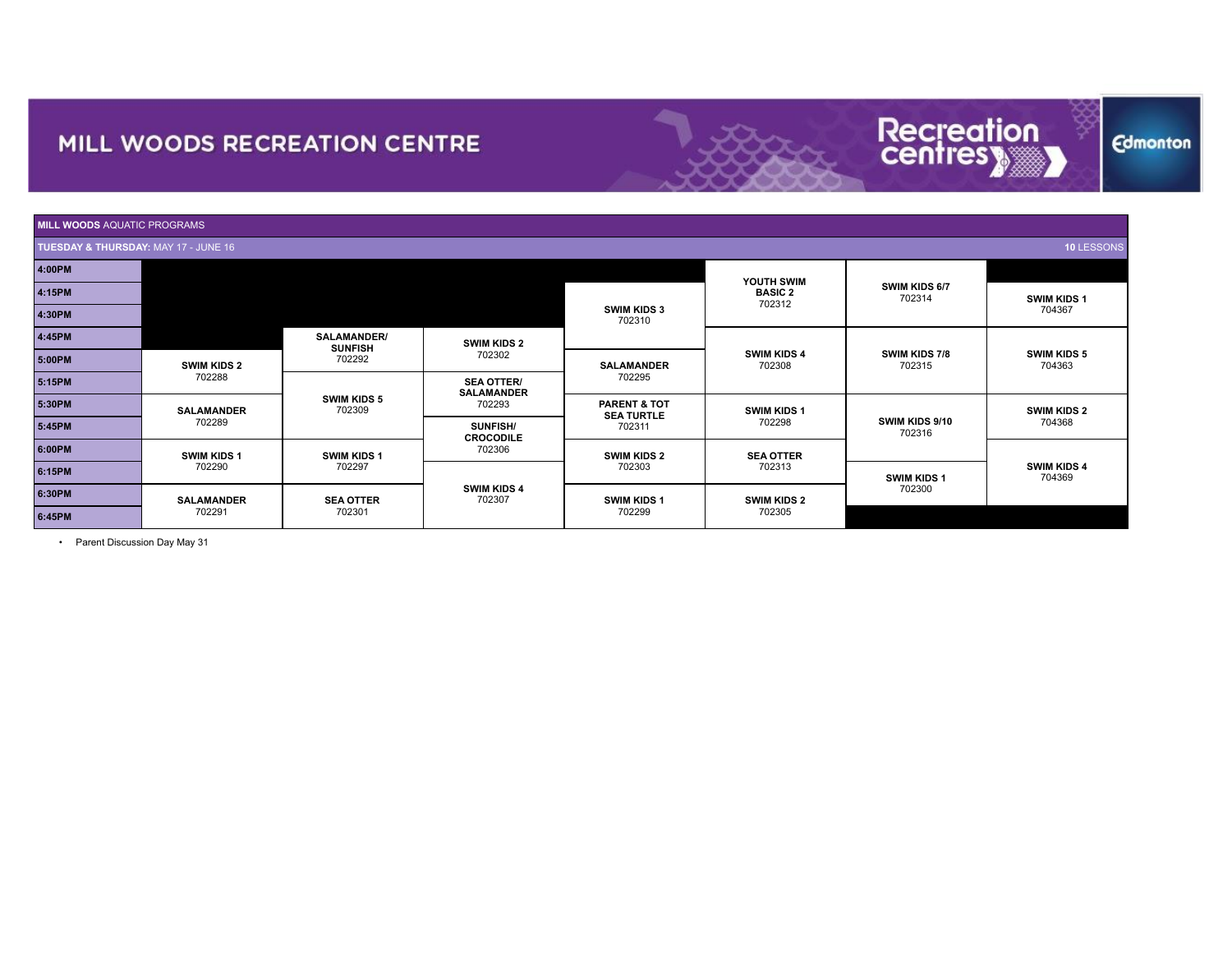

**Edmonton** 

**SUNFISH**<br>702394

**MILL WOODS** AQUATIC PROGRAMS **FRIDAY:** APRIL 8 - JUNE 24 **10** LESSONS **4:00PM N/A SEA OTTER** 702390 **SALAMANDER** <sup>702395</sup> **4:15PM SWIM KIDS 5** 702328 **SWIM KIDS 4**<br>702385 <sup>702385</sup> **4:30PM SWIM KIDS 1** <sup>702325</sup> **N/A SWIM KIDS 9/10** 702391 **SWIM KIDS 2** <sup>702396</sup> **4:45PM 5:00PM SALAMANDER** 702317 **SWIM KIDS 1**<br>702329 702329 **SWIM KIDS 6/7** 702323 **SWIM KIDS 3** 702327 **YOUTH SWIM BASIC 1/2** 702387 **SIWM KIDS 5**<br>702397 <sup>702397</sup> **5:15PM PARENT & TOT SEA TURTLE**<br>702392 **5:30PM SEA OTTER/** 702392 **SALAMANDER** 702318 <sup>702330</sup> **5:45PM SWIM KIDS 2**<br>702330 **SWIM KIDS 4** 702326 **SWIM KIDS 2** 702321 **SUNFISH/ CROCODILE SWIM KIDS 7/8** 702393 **SEA OTTER**<br>702398 <sup>702398</sup> **6:00PM SWIM KIDS 1** 702319 **SALAMANDER**<br>702331 <sup>702331</sup> **6:15PM SALAMANDER** 702399 **SWIM KIDS 2**<br>702322 **SWIM KIDS 3**<br>702389

<sup>702389</sup> **6:30PM SWIM KIDS 2**

**SWIM KIDS 1** 702324

<sup>702394</sup> **6:45PM SWIM ASSESSMENT N/A**

• Parent Discussion Day May 13

• No Lesson April 15 and May 20

702320

| <b>SWIM ASSESSMENT</b> | 702447<br>Apr 8        | 702448 Apr 29<br>Apr 22 | 702449   May 6 |                    | 702450 May 13<br>702451 |
|------------------------|------------------------|-------------------------|----------------|--------------------|-------------------------|
| 6:45-7PM               | May 27<br>702452 Jun 3 | 702453 Jun 10           | 702454         | 702455<br>. Jun 17 |                         |

**SWIM KIDS 1** 702332